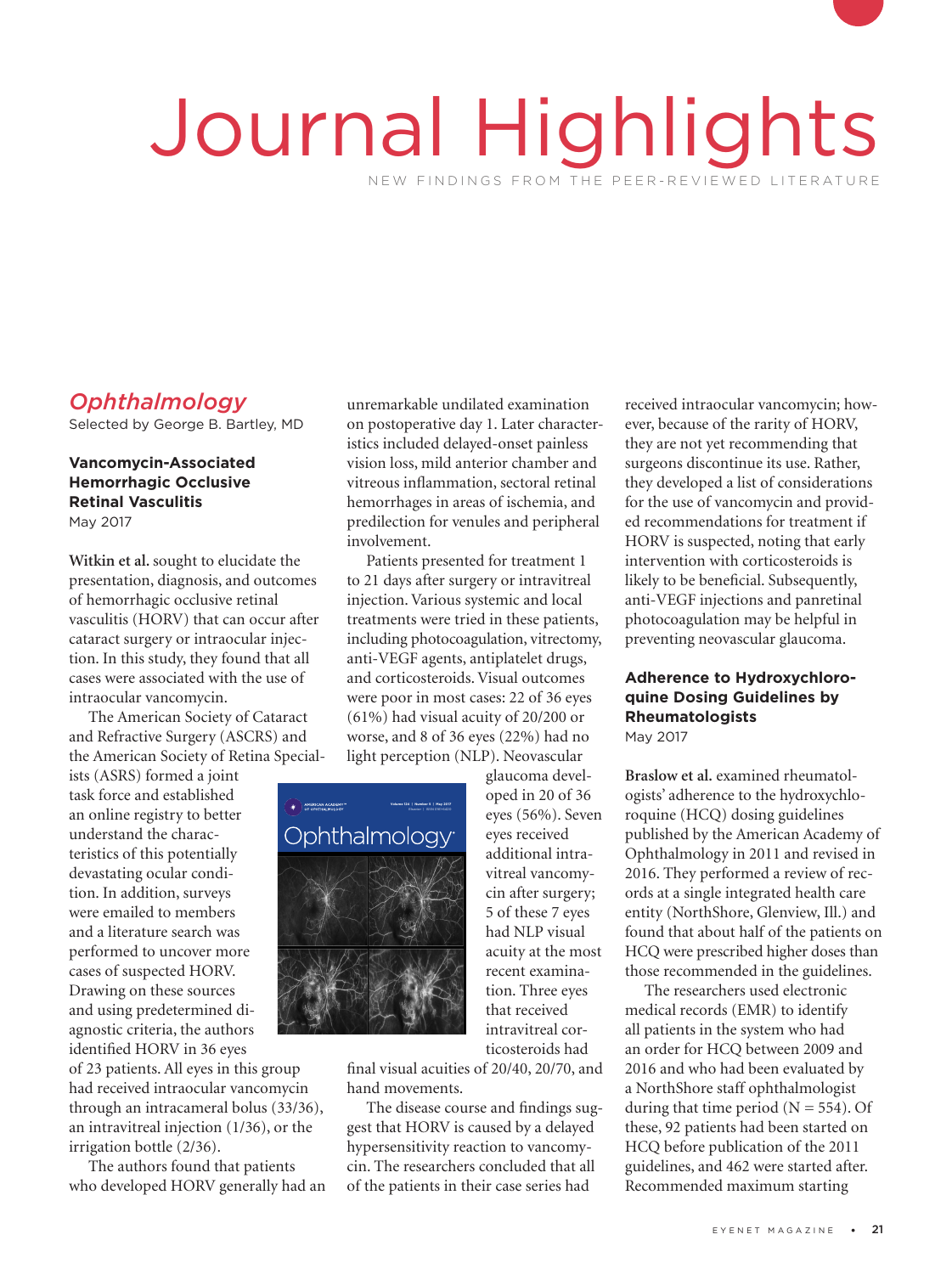

The researchers found that approximately half of the patients had been placed on initial doses in excess of 2011 guideline recommendations, and there was no significant difference in percentages between those started before and after the guidelines were issued (54.3% and 49.4%, respectively;  $p = .381$ ). Further, on the basis of the 2016 dosing guidelines, 56% of patients currently on HCQ continue to receive higherthan-recommended doses.

The researchers concluded that the published ophthalmology screening guidelines have had no appreciable impact on rheumatologists' prescribing patterns, as approximately half of all patients started on HCQ at NorthShore received doses above the recommended maximum, and more than half of all patients currently on treatment are receiving excessive doses. Such deficiencies in patient care pose substantial medicolegal risk. The researchers recommend instituting EMR-based alerts and dosing algorithms, which can be easily instituted and applied systemwide without creating added costs or requiring significant ophthalmology resources.

## **Peripapillary and Macular Vessel Density in Glaucoma Patients With Single-Hemifield Visual Field Defect**

May 2017

**Yarmohammadi et al.** compared hemifield differences in the vessel density of the peripapillary and macular regions in open-angle glaucoma eyes with a visual field (VF) defect confined to 1 hemifield. Using optical coherence tomography angiography (OCT-A), they found that vessel density was higher in the intact hemiretina than in the affected hemiretina; however, both values were lower than in control patients.

This cross-sectional study included 58 eyes of 58 glaucoma patients with

VF loss confined to a single hemifield and 28 healthy eyes. Retinal vasculature information was summarized as circumpapillary vessel density (cpVD) and perifoveal vessel density (pfVD). In addition, circumpapillary retinal nerve fiber layer (cpRNFL) and macular ganglion cell complex (mGCC) thicknesses were calculated with spectral-domain optical coherence tomography.

The researchers found that mean cpVD and pfVD in the intact hemiretinas of glaucoma eyes (59.0% and 51.1%, respectively) were higher than in the affected hemiretinas (54.7% and 48.3%, respectively) but were lower than in healthy eyes (62.4% and 53.8%, respectively). Similar differences in cpRNFL and mGCC thickness were found in affected versus intact hemiretinas within glaucoma patients and between patients and controls.

The strongest associations between mean sensitivity (MS) in the affected hemifields were found for cpVD, followed by pfVD, cpRNFL, and mGCC in the corresponding hemiretinas. Moreover, in the intact hemifields, correlations between MS and cpVD and pfVD were higher than those between MS and cpRNFL and mGCC thickness measurements.

The researchers concluded that among glaucomatous eyes with a single-hemifield VF defect, reduced peripapillary and macular vessel density was detectable in the perimetrically intact hemiretina as well as the affected hemiretina. Further, vessel density was associated with the extent of VF deficiency in the corresponding hemifields. They noted that OCT-A shows promise in identifying glaucomatous damage before focal VF defects are detectable.

*—Summaries by Marianne Doran*

# *Ophthalmology Retina*

Selected by Andrew P. Schachat, MD

#### **Comparison of Regional Versus General Anesthesia for Surgical Repair of Open-Globe Injuries** May/June 2017

**McClellan et al.** compared the clinical features and physician selection of either regional anesthesia (peribulbar

or retrobulbar block) with monitored anesthesia care (RA-MAC) or general anesthesia (GA) for repair of openglobe injuries. They found that patients managed with RA-MAC had, among other factors, smaller, more anterior wounds and shorter operative time than those who received GA.

Participants in this nonrandomized comparative retrospective chart review were adults with open-globe injuries who received primary repair at a single university referral center between Jan. 1, 2004, and Dec. 31, 2014. Data collected from each patient included age, gender, injury type, location, length of wound, presenting visual acuity (VA), type of anesthesia used, duration of procedure, months of clinical followup, and final VA. Complete data were available for 448 patients.

In this case series, repair was performed using RA-MAC in 78% of patients and GA in 22%. With regard to location of injury, the rates of RA-MAC versus GA, respectively, were as follows: Zone 1 (anterior to the limbus), 213/241 (88%) and 28/241 (12%); Zone 2 (<5 mm posterior to the limbus), 104/135 (77%) and 31/135 (23%); and Zone 3 (>5 mm posterior to the limbus), 34/72 (47%) and 38/72 (53%). Openglobe injuries repaired under RA-MAC had significantly shorter wound length, more anterior wound location, and shorter operative times, as well as a better presenting VA. However, neither class of anesthesia conferred a greater VA improvement, and use of GA did not lengthen the time between the injury and surgical repair.

The authors noted that the choice between RA-MAC and GA is debatable, as each type has particular risks and benefits in this setting. They concluded that RA-MAC is a reasonable alternative to GA for the repair of open-globe injuries in selected adult patients. Further, the study demonstrates that neither type of anesthesia, for any single zone of injury, provides a clear advantage in visual outcome and that the amount of improvement of VA is more likely related to the severity of injury than the type of anesthesia used.

*—Summary by Peggy Denny*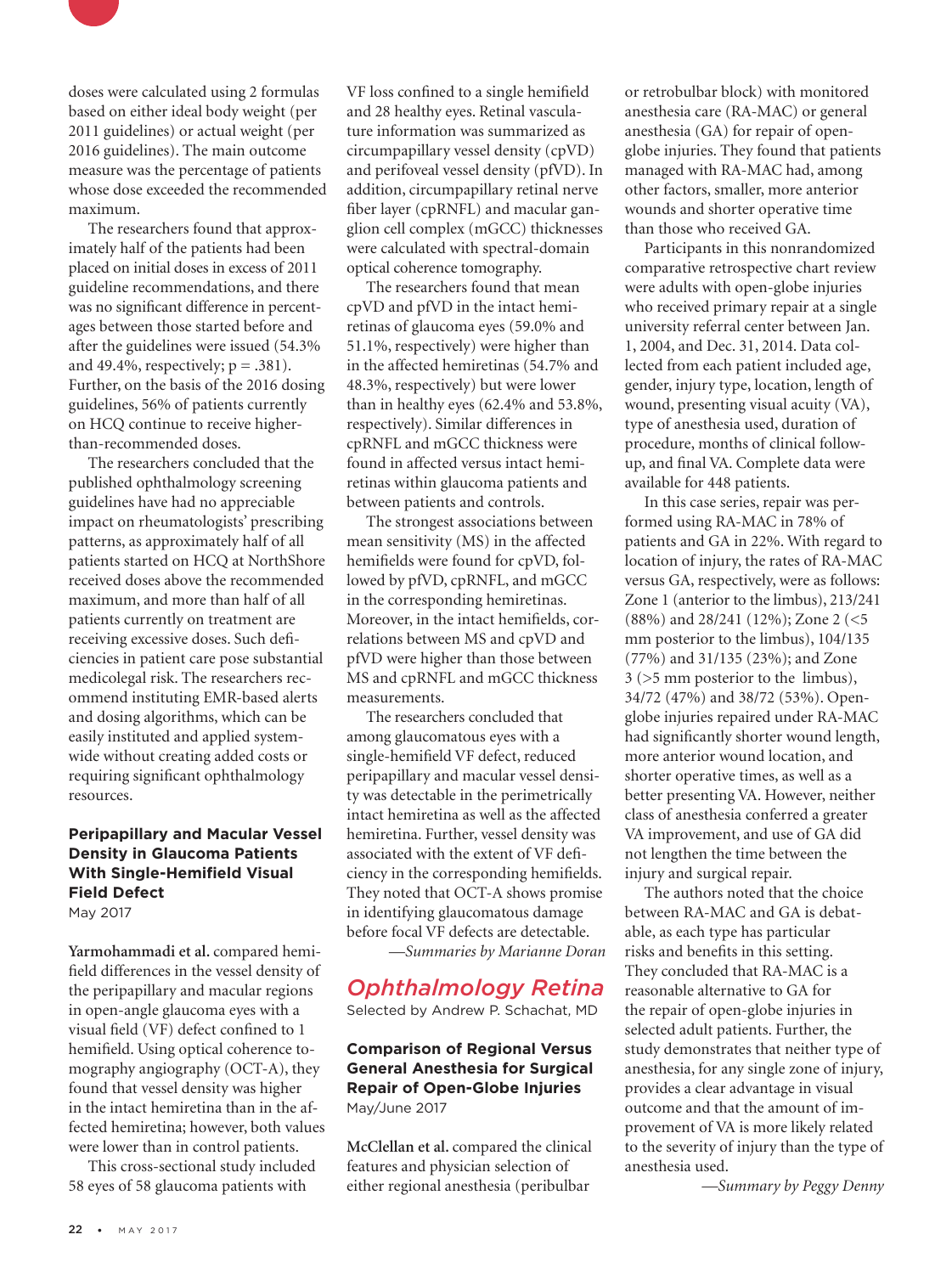## *American Journal of Ophthalmology*

Selected by Richard K. Parrish II, MD

## **Myopic Surface Ablation in Patients With Asymmetric Topography**

May 2017

Some individuals are not suitable candidates for refractive surgery because of their risk for iatrogenic corneal ectasia. **Brenner et al.** determined refractive results and theoretical elastic response of photorefractive keratectomy (PRK) among patients with asymmetric corneal topography and compared the findings with those of matched normal-topography controls. The authors found that in certain cases of asymmetric topography, myopic surface ablation could induce a premature and amplified corneal biomechanical elastic response rather than a long-term progressive pathologic process.

In this retrospective interventional study, patients with asymmetric topography (30 eyes; superior-inferior dioptric difference [SI index] >1.4 D) were observed for 1 year prior to PRK to monitor corneal stability. Patients in the control group (30 eyes) had normal anterior corneal surface and did not qualify for LASIK based on central corneal thickness. The study groups were matched for age, preoperative spherical equivalent (SE), mean keratometry, and percentage of tissue altered (PTA). All patients underwent myopic surface ablation for astigmatism.

The mean preoperative SI index was  $2.06 \pm 0.56$  D for the group with asymmetric topography and  $0.14 \pm 0.73$  D for the control group. From 3 to 12 months postoperatively, mean keratometric re-steepening was  $0.51 \pm 0.39$  D in patients with asymmetry and  $0.19 \pm$ 0.40 D in the control group. The mean PTA of 14.42% generated theoretical elastic modulus reductions of 10.25% in patients with asymmetry and 2.45% in control participants. Three years postoperatively, 90% of all eyes were within ±0.50 D of SE, and the theoretical elastic modulus did not differ significantly between the groups.

Although refractive results were comparable between the study groups, the authors concluded that the asymmetric corneas had increased shortterm stress relaxation, greater keratometric re-steepening, and reduced theoretical elastic modulus. In the long term, myopic surface ablation induced a premature and amplified, but not progressive, corneal biomechanical elastic response in some patients with asymmetric corneal topography.

#### **Quality of Life, Mental Health, and Employment Among Young Adults With RP** May 2017

**Chaumet-Riffaud et al.** examined the impact of retinitis pigmentosa (RP) on young adults. In contrast to previous studies, the authors found that education levels and employment rates are comparable to those of the general population of young adults, which was represented by age-paired statistical data in this study.

The cross-sectional study included 148 patients (mean age, 38.2 years) with RP residing in France. Quality of life was assessed using the National Eye Institute Visual Function Questionnaire. Mental state was rated on the Hospital Anxiety and Depression Scale, and employment information was obtained with a tailored questionnaire.

Of the RP patients, 48% were legally blind, nearly 30% had low vision, and approximately 22% had mild visual impairment. Quality-of-life scores correlated with the radius of residual visual field (p < .0001). Mental health scores indicated that 36.5% experienced anxiety, and 15.5% were depressed. Rates were not higher for patients with more severe visual disability.

Although the proportion of subjects with higher education (at least 2 years of college) tended to decline with increasing disability, the differences were not statistically significant. Among blind patients, 56.3% achieved this level of education, compared with 42.3% of the sighted age-paired group.

The employment rate decreased with declining visual function, but not significantly. At baseline, the employment rate was 67.6% for the blind patients, 79.5% for those with low vision, and 80.2% for the sighted group. All patients had worked at least 12 consecutive months in the preceding 5 years, except for 3 blind patients who had never worked. The employment rate was significantly higher for patients with more education and lower for patients with depression.

In conclusion, the authors' findings differ from those showing relatively low levels of education and employment for young adults with RP. Studies with matched sighted controls and larger populations are needed to better understand the relationship between RP and mental health, education, and employment, as well as the impact of employment aids and workplace conditions on young adults with RP.

#### **Lymphoma of the Eyelid: An International Multicenter Retrospective Study** May 2017

**Svendsen et al.** conducted a multicenter observational study to examine subtype-specific clinical features of eyelid lymphoma and determine their effect on survival outcomes. The authors identified 5 main subtypes and found prognosis to be significantly better for 3 of them: extranodal marginal-zone lymphoma (EMZL), follicular lymphoma (FL), and mycosis fungoides (MF). Survival rates were poorer for diffuse large B-cell lymphoma (DLBCL) and mantle cell lymphoma (MCL).

Data for 86 patients with primary or secondary lymphoma of the eyelid were collected from 7 international eye cancer centers. A primary outcome measure was 5-year disease-specific survival (DSS) rates.

Non-Hodgkin B-cell lymphoma was present in 72 patients; T-cell lymphoma occurred in 15 patients. The most common subtypes were EMZL  $(n = 32)$ , FL  $(n = 20)$ , DLCBL  $(n = 9)$ , MCL  $(n = 7)$ , and MF  $(n = 8)$ . EMZL had a female predilection, whereas MCL and MF were more common among males. MCL, DLBCL, and MF often were secondary lymphomas. The median duration of symptoms prior to diagnosis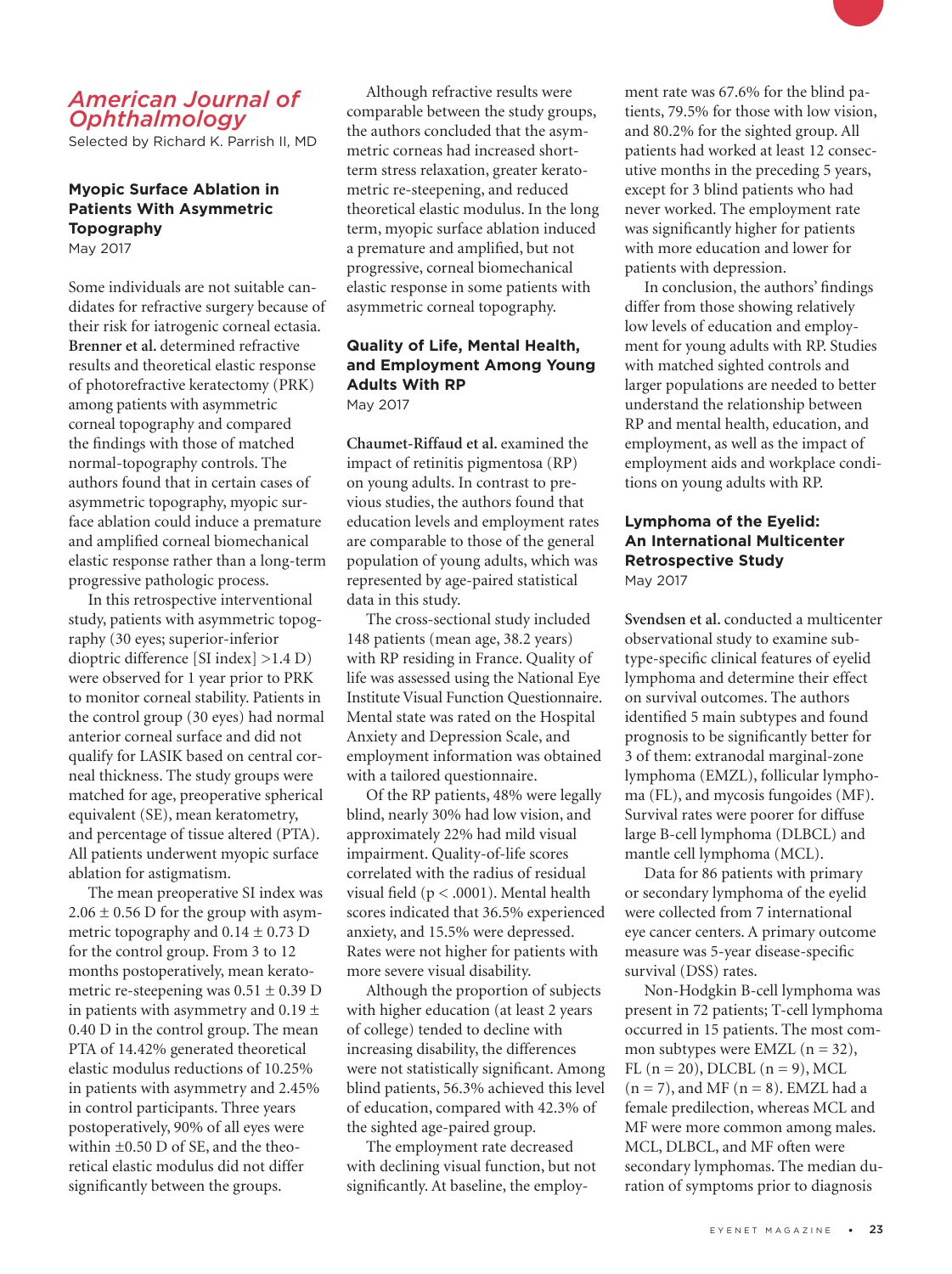

was longer for low-grade EMZL and FL (8 and 5 months, respectively) than for high-grade DLBCL (1 month). Orbital spread occurred more frequently in B-cell lymphomas, a finding noted previously.

Localized EMZL and FL generally were treated with external beam radiation therapy. Chemotherapy was commonly used for DLBCL, MCL, and high Ann Arbor stage EMZL and FL. Prognosis was poor for DLBCL and MCL (5-year DSS: 21% and 50%, respectively) but favorable for EMZL, FL, and MF (5-year DSS: 88%, 88%, and 86%, respectively). Patients with primary lymphoma had a significantly better 5-year DSS rate than those with secondary lymphoma (85% vs. 64%).

The authors concluded that histologic subtype was the predominant predictor of prognosis, which was significantly better for patients with subtypes EMZL, FL, and MF. It may be helpful to incorporate this information into cancer staging systems.

*—Summaries by Lynda Seminara*

## *JAMA Ophthalmology*

Selected by Neil M. Bressler, MD, and Deputy Editors

#### **Effectiveness of SD-OCT in Detecting Elevated Intracranial Pressure in Children** April 2017

Conventional techniques to detect elevated intracranial pressure (ICP) in children are invasive and often unreliable. **Swanson et al.** assessed whether retinal measurements obtained by a noninvasive method, spectral-domain optical coherence tomography (SD-OCT), would be effective for this purpose. The measurements were found to have high specificity and sensitivity for detecting elevated ICP.

This cross-sectional prospective study enrolled 79 patients treated at Children's Hospital of Philadelphia. Of these, 40 patients had craniosynostosis, 5 had hydrocephalus and suspected elevated ICP (positive controls), and 34 were patients undergoing a minor procedure who otherwise were healthy (negative controls). All 79 participants

underwent SD-OCT preoperatively. Children with cranial pathology (but not the negative controls) also underwent direct intraoperative measurement of ICP. The primary outcome measure was the association between peripapillary retinal OCT parameters and directly measured elevated ICP.

ICP correlated positively with maximal thickness of the retinal nerve fiber layer ( $r = 0.60$ ,  $p \le .001$ ), maximal retinal thickness ( $r = 0.53$ ,  $p \le .001$ ), and maximal anterior retinal projection  $(r = 0.53, p = .003)$ . Using cut points derived from the negative controls, the sensitivity of OCT parameters for detecting elevated ICP was 89%, and their specificity was 62%. The OCT measures had high intereye agreement (intraclass correlation, 0.83-0.93) and high intragrader-intergrader agreement (intraclass correlation ≥ 0.94). Conversely, the sensitivity of conventional clinical signs for detecting elevated ICP was low (11%-42%).

The authors concluded that OCT parameters show promise as a surrogate noninvasive method for assessing ICP. SD-OCT may be transformational for at-risk patients who have factors suspicious for elevated ICP but without objective findings from currently used methods, allowing many young patients to avoid invasive procedures. *(Also see related commentary by Michael C. Brodsky, MD, et al. in the same issue.)*

#### **Association of Smoking During Pregnancy and Birth Weight With RNFL Thickness in Preadolescence** April 2017

Smoking during pregnancy and low birth weight have been implicated in impaired development of the retina. **Ashina et al.** examined the specific relationship between these risk factors and the thickness of the retinal nerve fiber layer (RNFL) later in childhood. Both factors were found to be independently associated with a thinner RNFL in preadolescence.

At 11 or 12 years of age, participants of the Copenhagen Child Cohort 2000 Eye Study underwent examination of their right eye. RNFL thickness was

measured using optical coherence tomography (OCT). Maternal smoking status was determined from interviews with the children's parents. Birth weight and other relevant details were obtained from the Danish Medical Birth Registry. The main outcome was peripapillary RNFL thickness measured by OCT at the 11- or 12-year examination.

Among the 1,323 patients included in the analysis, mean RNFL thickness was 104 μm. The RNFL of children whose mothers had smoked while pregnant with them  $(n = 227)$  was 5.7 μm thinner than that of children whose mothers had not smoked, after adjustment of variables including age, gender, birth weight, current height/weight, axial length, and spherical equivalent refractive error, as well as self-reported Tanner stage. The RNFL in children with low birth weight (<2,500 g) was 3.5 μm thinner than that in children of normal birth weight, after adjustment of all variables. Other characteristics associated with a thinner RNFL were female sex, longer axial length, higher myopia, and shorter current stature.

These observations from a large cohort support others indicating that perinatal factors can have long-lasting effects on the retina and optic nerve. In conclusion, the authors' findings augment the large body of evidence supporting the avoidance of smoking during pregnancy and the promotion of maternal and fetal health. *(Also see related commentary by Christopher Kai-Shun Leung, MD, in the same issue.)*

## **Incidence and Risk Factors Associated With Idiopathic Macular Hole**

April 2017

To help clarify the pathophysiology of idiopathic macular hole (MH) and identify potential new methods to treat and prevent it, **Ali et al.** determined the incidence and risk factors associated with this condition in a large-scale longitudinal study. Female gender and older age were the most obvious risk factors, as noted in previous research.

Study enrollees were at least 40 years old and had participated continuously in a nationwide managed care plan for